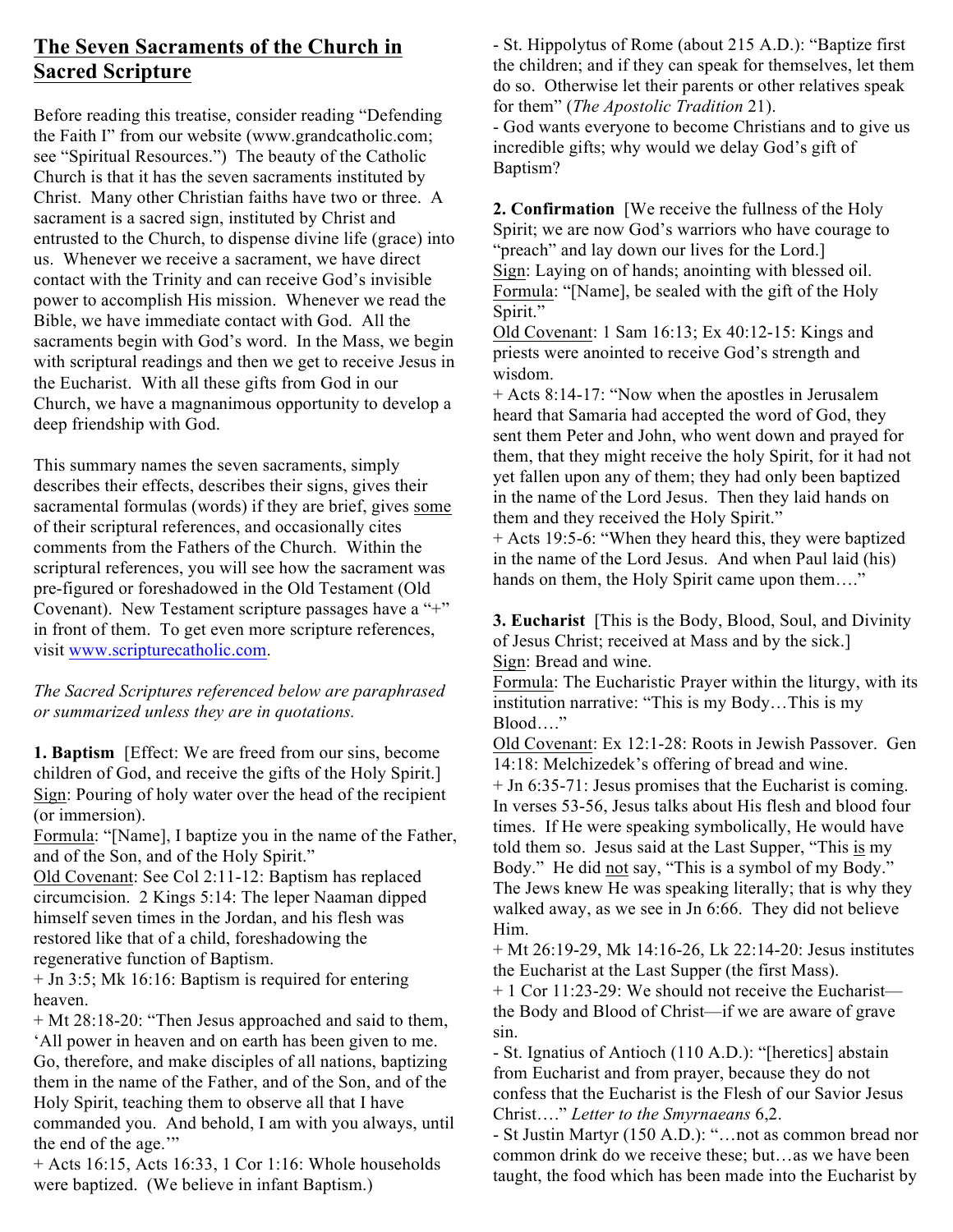the Eucharistic prayer set down by him, and by the change of which our blood and flesh is nourished, is both the Flesh and Blood of that incarnated Jesus" *First Apology* 66,20.

**4. Penance/Confession/Reconciliation** [Sins are forgiven by God through the priest; we are reconciled with God and the Church.]

Sign: Contrition (sorrow for sins), confession of sins, and satisfaction (completion of the penance the priest gives) Formula: "God the Father of mercies, through the death and resurrection of His Son, has reconciled the world to Himself and sent the Holy Spirit among us for the forgiveness of sins; through the ministry of the Church, may God give you pardon and peace; and I absolve you from your sins in the name of the Father, and of the Son, and of the Holy Spirit."

Old Covenant: Lev 5:4-6, Lev 19:21-22: God used priests to forgive and atone for the sins of others.

+ Jn 20:21: Before He grants them the authority to forgive sins, Jesus says to the apostles, "As the Father has sent me, so I send you." [Just as the Father sent Jesus to forgive sins, so Jesus sends the apostles and their successors forgive sins. Jesus gives them His authority to forgive sins. Jesus does the forgiving; the apostles have the authority to minister.]

+ Jn 20:22: The Lord "breathes" on the apostles, and then gives them the power to forgive and retain sins. The only other moment in Scripture where God breathes on man is in Gen 2:7, when the Lord "breathes" divine life into man. When this happens, a significant transformation takes place. In Confession, a significant transformation takes place—new life.

+ Jn 20:23: Jesus says to the Twelve, "Whose sins you forgive are forgiven them, and whose sins you retain are retained." [The penitents must orally confess their sins to the apostles because they are not mind readers.] + Mt 18:18: The apostles are given authority to bind and loose. The authority to bind and loose includes administering and removing the temporal penalties due to sin. The Jews understood this since the birth of the Church.

**5. Anointing of the Sick** [Heals spiritually and sometimes physically; gives strength to be united to Christ.] Sign: Laying on of hands; anointing with blessed oil. Formula: "Through this holy anointing, may the Lord in His love and mercy help you with the grace of the Holy Spirit." "Amen." "May the Lord who frees you from sin save you and raise you up." "Amen."

Old Covenant: 2 Kngs 5:14. Healing from God often came by the hand of the prophets.

+ Jas 5:14-15: "Is anyone among you sick? He should summon the presbyters [priests] of the church, and they should pray over him and anoint [him] with oil in the name of the Lord, and the prayer of faith will save the sick

person, and the Lord will raise him up. If he has committed any sins, he will be forgiven." + Mk 6:12-13: "So they [the Twelve] went off and preached repentance. They drove out many demons, and they anointed with oil many who were sick and cured them."

**6. Marriage** [Permanent holy union of one man and one woman before God to help each other get to heaven and bring children into the Kingdom.]

Sign: Mutual consent to live together as husband and wife. (In the Eastern Rites, the priest is the minister.)

Formula: In the Western Rite, the external expression of this is through the interchange of the couple with the Church witness (priest, deacon), as he elicits their intention (questions preceding the vows) and their consent (wedding vows).

Old Covenant: Gen 2:20-24: We see that, from the beginning, husband and wife are joined together by God and become one body. A body cannot be dismembered and still live.

+ Mt 19:3-8. "Some Pharisees approached him, and tested him [Jesus], saying, 'Is it lawful for a man to divorce his wife for any cause whatever?' He said in reply, 'Have you not read that from the beginning the Creator *made them male and female* and said, *For this reason a man shall leave his father and mother and be joined to his wife, and the two shall become one flesh*? So they are no longer two, but one flesh. Therefore, what God has joined together, no human being must separate.' They said to him, 'Then why did Moses command that the man give the woman a bill of divorce and dismiss (her)?' He said to them, 'Because of the hardness of your hearts Moses allowed you to divorce your wives, but from the beginning it was not so.'"

**7. Holy Orders** [Permanent life of service to the people of God for their salvation; prays and provides sacraments. Sign: Laying on of hands by a validly ordained bishop. Formula: The Prayer of Consecration that follows the laying on of hands.

Old Covenant: Ex 40:12-16: God commands Moses to ordain Aaron and his sons as priests.

+ Lk 22:19: Jesus commands at the Last Supper, "Do this in memory of me." He makes the Apostles priests. + 1 Tim 3:1-13, Tit 1:7, 1 Tim 4:14, Acts 6:1-6: The early Church already has a structure of bishops, priests, and deacons.

+ Acts 14:22-23: "They [Paul and Barnabas] strengthened the spirits of the disciples and exhorted them to persevere in the faith, saying, 'It is necessary for us to undergo many hardships to enter the kingdom of God.' They appointed presbyters [priests] for them in each church and, with prayer and fasting, commended them to the Lord in whom they had put their faith."